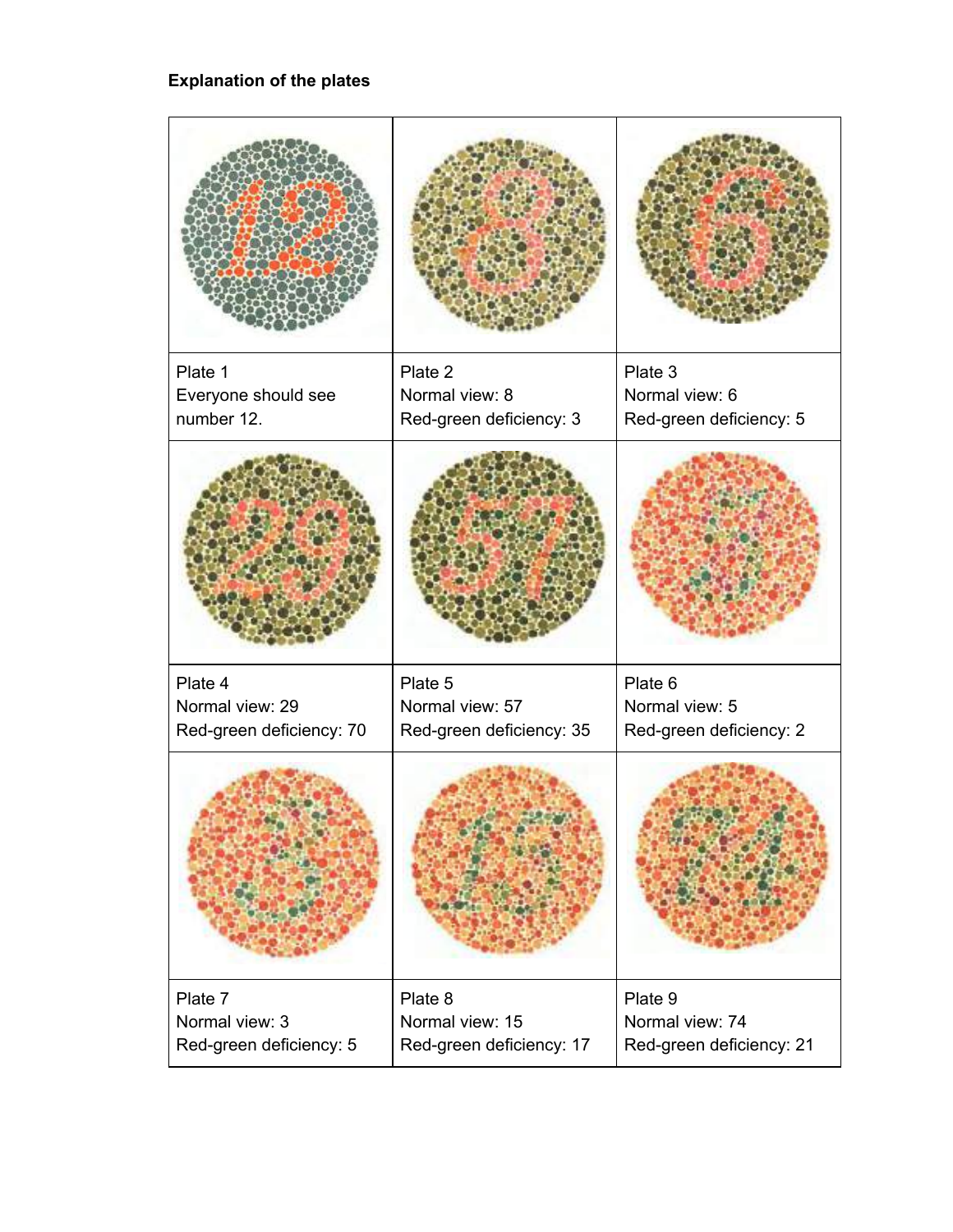| Plate 10<br>Normal view: 2<br>Red-green deficiency:<br>Nothing or something<br>wrong.  | Plate 11<br>Normal view: 6<br>Red-green deficiency:<br>Nothing or something<br>wrong. | Plate 12<br>Normal view: 97<br>Red-green deficiency:<br>Nothing or something<br>wrong. |
|----------------------------------------------------------------------------------------|---------------------------------------------------------------------------------------|----------------------------------------------------------------------------------------|
|                                                                                        |                                                                                       |                                                                                        |
| Plate 13<br>Normal view: 45<br>Red-green deficiency:<br>Nothing or something<br>wrong. | Plate 14<br>Normal view: 5<br>Red-green deficiency:<br>Nothing or something<br>wrong  | Plate 15<br>Normal view: 7<br>Red-green deficiency:<br>Nothing or something<br>wrong   |
|                                                                                        |                                                                                       |                                                                                        |
| Plate 16<br>Normal view: 16<br>Red-green deficiency:<br>Nothing or something<br>wrong  | Plate 17<br>Normal view: 73<br>Red-green deficiency:<br>Nothing or something<br>wrong | Plate 18<br>Normal view: nothing<br>Red-green deficiency: 5                            |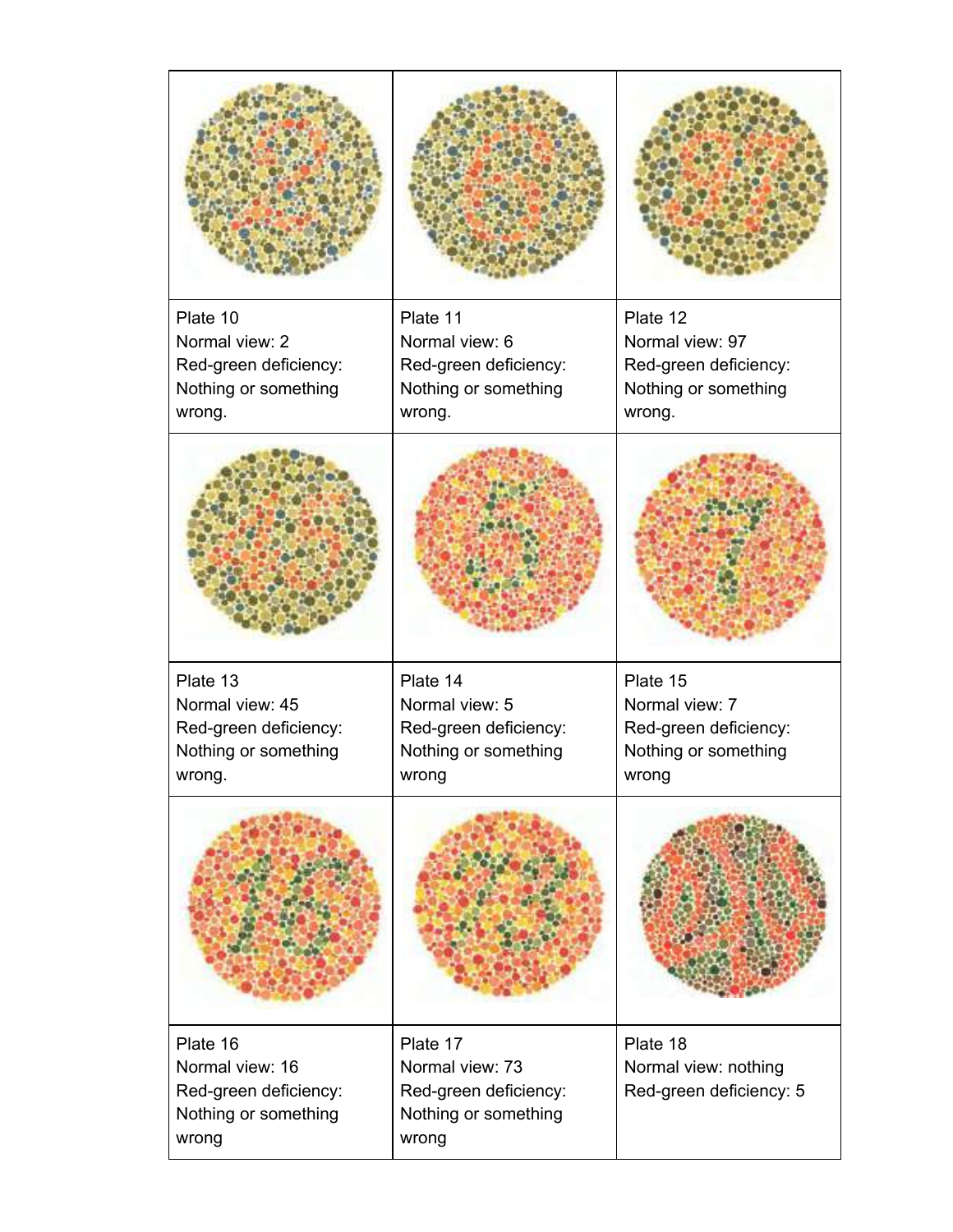| Plate 19                                        | Plate 20                                                                 | Plate 21                                                                 |
|-------------------------------------------------|--------------------------------------------------------------------------|--------------------------------------------------------------------------|
| Normal view: nothing<br>Red-green deficiency: 2 | Normal view: nothing<br>Red-green deficiency: 45                         | Normal view: nothing<br>Red-green deficiency: 73                         |
|                                                 |                                                                          |                                                                          |
| Plate 22                                        | Plate 23                                                                 | Plate 24                                                                 |
| Normal view: 26<br>Protanopia: 6                | Normal view: 42<br>Protanopia: 2                                         | Normal view: 35<br>Protanopia: 5                                         |
| Deuteranopia: 2                                 | Deuteranopia: 4                                                          | Deuteranopia: 3                                                          |
|                                                 |                                                                          |                                                                          |
| Plate 25<br>Normal view: 96                     | Plate 26<br>Normal view: purple and                                      | Plate 27<br>Normal view: purple and                                      |
| Protanopia: 6<br>Deuteranopia: 9                | red spots<br>Protanopia: only purple line<br>Deuteranopia: only red line | red spots<br>Protanopia: only purple line<br>Deuteranopia: only red line |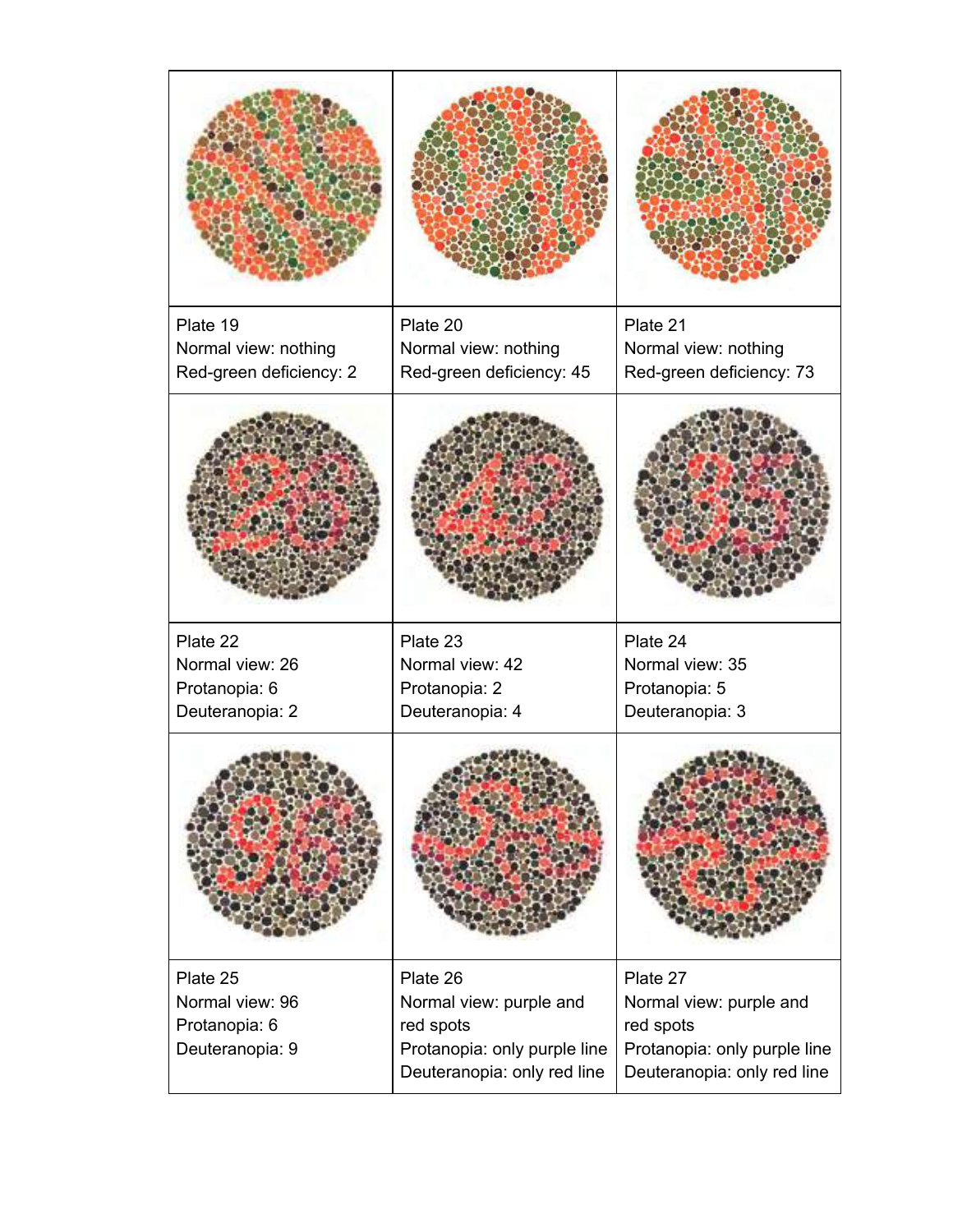| Plate 28<br>Normal view: nothing<br>Red-green deficiency: a<br>line                                                     | Plate 29<br>Normal view: nothing<br>Red-green deficiency: a<br>line                                                      | Plate 30<br>Normal view: blue-green<br>line<br>Red-green deficiency:<br>nothing                           |
|-------------------------------------------------------------------------------------------------------------------------|--------------------------------------------------------------------------------------------------------------------------|-----------------------------------------------------------------------------------------------------------|
|                                                                                                                         |                                                                                                                          |                                                                                                           |
| Plate 31<br>Normal view: blue-green<br>line<br>Red-green deficiency:<br>nothing                                         | Plate 32<br>Normal view: orange line<br>Red-green deficiency:<br>nothing or a false line                                 | Plate 33<br>Normal view: orange line<br>Red-green deficiency:<br>nothing or a false line                  |
|                                                                                                                         |                                                                                                                          |                                                                                                           |
| Plate 34<br>Normal view: blue-green<br>and yellow-green line<br>Red-green deficiency: only<br>red-green and violet line | Plate 35<br>Normal view: blue-green<br>and yellow-green line<br>Red-green deficiency: only<br>blue-green and violet line | Plate 36<br>Normal view: violet and<br>orange line<br>Red-green deficiency:<br>blue-green and violet line |